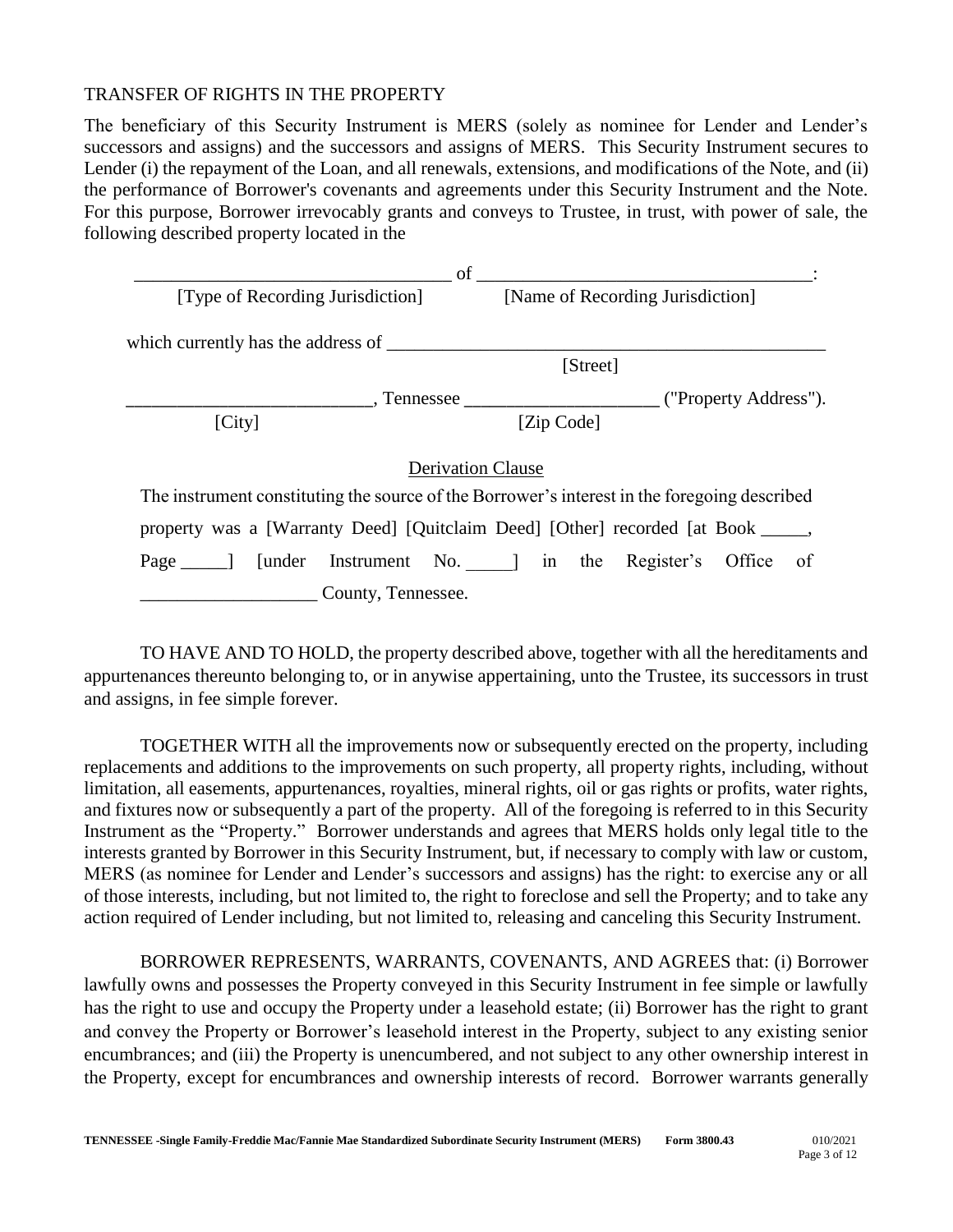the title to the Property and covenants and agrees to defend the title to the Property against all claims and demands, subject to any encumbrances and ownership interests of record as of Loan closing.

THIS SECURITY INSTRUMENT combines uniform covenants for national use with limited variations and non-uniform covenants that reflect specific Tennessee state requirements to constitute a uniform security instrument covering real property.

UNIFORM COVENANTS. Borrower and Lender covenant and agree as follows:

**1. Payment of Principal, Interest, Prepayment Charges, and Late Charges.** Borrower will pay each Periodic Payment, if any, when due. Borrower will also pay any prepayment charges and late charges due under the Note, and any other amounts due under this Security Instrument. Payments due under the Note and this Security Instrument must be made in U.S. currency.

Payments are deemed received by Lender when received at the location designated in the Note or at such other location as may be designated by Lender in accordance with the notice provisions in Section 11.

Any offset or claim that Borrower may have now or in the future against Lender will not relieve Borrower from making the full amount of all payments due under the Note and this Security Instrument or performing the covenants and agreements secured by this Security Instrument.

**2. Application of Payments or Proceeds.** Except as otherwise described in this Section 2, all payments accepted and applied by Lender will be applied in the following order of priority (a) interest due under the Note (if any), and (b) principal due under the Note. Such payments will be applied to each Periodic Payment, if any, in the order in which it became due. Any remaining amounts will be applied first to late charges, second to any other amounts due under this Security Instrument, and then to reduce the principal balance of the Note.

**3. Prior Security Instruments; Charges; Liens.** Borrower will perform all of Borrower's obligations under any security instrument with a lien which has priority over the lien of this Security Instrument, including Borrower's covenants to make payments when due. Lender and Borrower each recognize that provisions in this Security Instrument give Lender certain rights with respect to the Property and to the receipt of certain funds, including the right to receive payment of insurance proceeds and other Miscellaneous Proceeds and the use and application of the proceeds, including the right to hold and disburse the proceeds, and that these rights are subject to the terms of any security instrument with a lien which has priority over the lien of this Security Instrument. Borrower must pay (a) all taxes, assessments, charges, fines, and impositions attributable to the Property which have priority or may attain priority over this Security Instrument, (b) leasehold payments or ground rents on the Property, if any, and (c) Community Association Dues, Fees, and Assessments, if any.

# **4. Property Insurance**.

**(a) Insurance Requirement; Coverages.** Borrower must keep the improvements now existing or subsequently erected on the Property insured against loss by fire, hazards included within the term "extended coverage," and any other hazards including, but not limited to, earthquakes, winds, and floods, for which Lender requires insurance. Borrower must maintain the types of insurance Lender requires, all in accordance with the terms of any security instrument which has a lien that has priority over this Security Instrument. This insurance must be maintained in the amounts (including deductible levels) and for the periods that Lender requires. What Lender requires pursuant to the preceding sentences can change during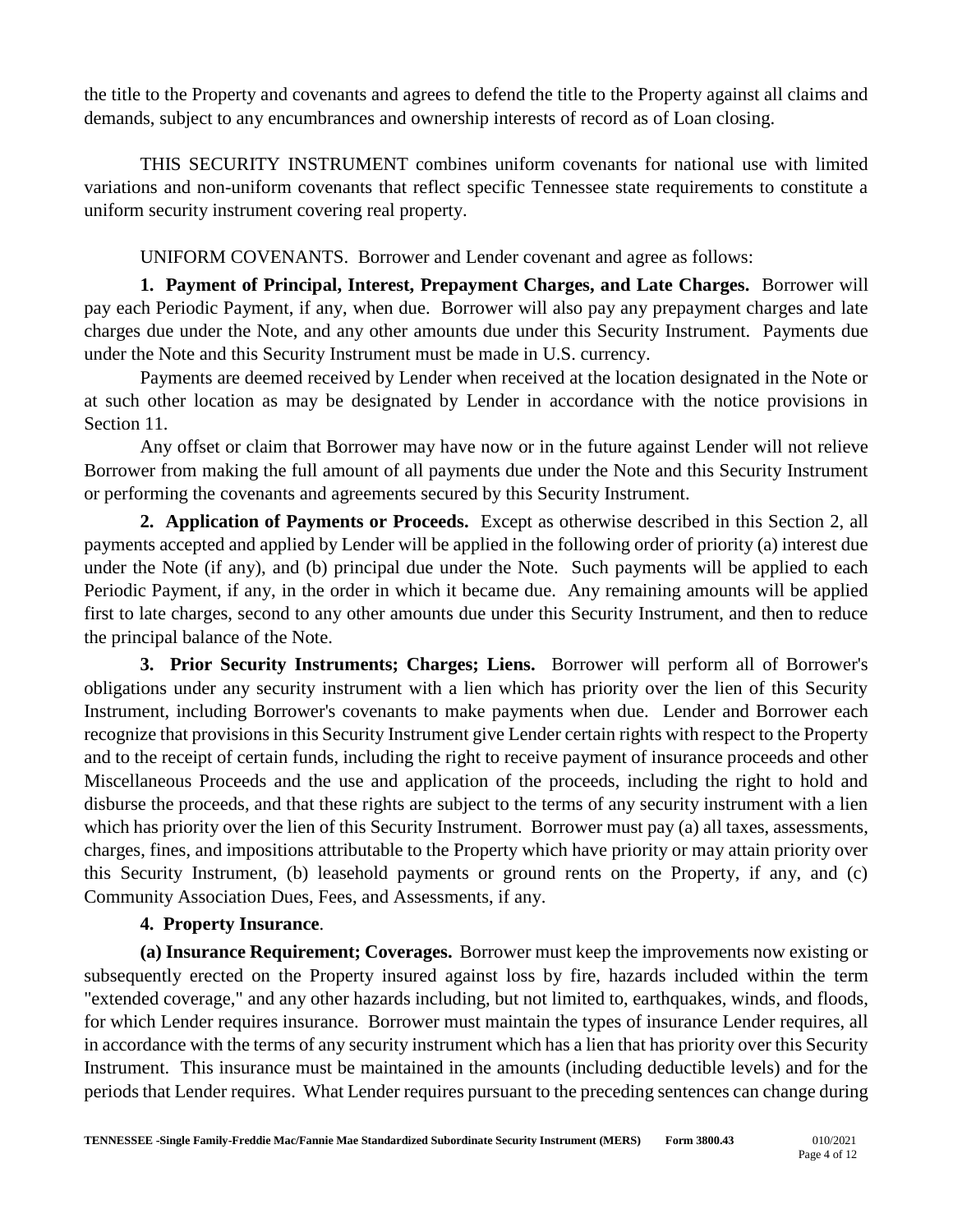the term of the Loan, and may exceed any minimum coverage required by Applicable Law. Borrower may choose the insurance carrier providing the insurance, subject to Lender's right to disapprove Borrower's choice, which right will not be exercised unreasonably.

**(b) Failure to Maintain Insurance.** If Lender has a reasonable basis to believe that Borrower has failed to maintain any of the required insurance coverages described above, Lender may obtain insurance coverage, at Lender's option and at Borrower's expense. Lender is under no obligation to purchase any particular type or amount of coverage. Any such coverage will insure Lender, but might not protect Borrower, Borrower's equity in the Property, or the contents of the Property, against any risk, hazard, or liability and might provide greater or lesser coverage than was previously in effect.

**(c) Insurance Policies.** All insurance policies required by Lender and renewals of such policies: (i) will be subject to Lender's right to disapprove such policies; (ii) must include a standard mortgage clause; and (iii) must name Lender as mortgagee and/or as an additional loss payee in the order of the priority of its lien.

**5. Preservation, Maintenance, and Protection of the Property; Inspections.** Borrower will not destroy, damage, or impair the Property, allow the Property to deteriorate, or commit waste on the Property. Whether or not Borrower is residing in the Property, Borrower must maintain the Property in order to prevent the Property from deteriorating or decreasing in value due to its condition.

Lender may make reasonable entries upon and inspections of the Property. If Lender has reasonable cause, Lender may inspect the interior of the improvements on the Property. Lender will give Borrower notice at the time of or prior to such an interior inspection specifying such reasonable cause.

**6. Protection of Lender's Interest in the Property and Rights Under this Security Instrument**.

**(a) Protection of Lender's Interest.** If: (i) Borrower fails to perform the covenants and agreements contained in this Security Instrument; (ii) there is a legal proceeding or government order that might significantly affect Lender's interest in the Property and/or rights under this Security Instrument (such as a proceeding in bankruptcy, probate, for condemnation or forfeiture, for enforcement of a lien that has priority or may attain priority over this Security Instrument, or to enforce laws or regulations); or (iii) Lender reasonably believes that Borrower has abandoned the Property, then Lender may do and pay for whatever is reasonable or appropriate to protect Lender's interest in the Property and/or rights under this Security Instrument, including protecting and/or assessing the value of the Property, and securing and/or repairing the Property.

Lender's actions may include, but are not limited to: (I) paying any sums secured by a lien that has priority or may attain priority over this Security Instrument; (II) appearing in court; and (III) paying: (A) reasonable attorneys' fees and costs; (B) property inspection and valuation fees; and (C) other fees incurred for the purpose of protecting Lender's interest in the Property and/or rights under this Security Instrument, including its secured position in a bankruptcy proceeding. Securing the Property includes, but is not limited to, exterior and interior inspections of the Property, entering the Property to make repairs, changing locks, replacing or boarding up doors and windows, draining water from pipes, eliminating building or other code violations or dangerous conditions, and having utilities turned on or off. Although Lender may take action under this Section 6, Lender is not required to do so and is not under any duty or obligation to do so. Lender will not be liable for not taking any or all actions authorized under this Section 6.

**(b) Additional Amounts Secured.** Any amounts disbursed by Lender under this Section 6 will become additional debt of Borrower secured by this Security Instrument. These amounts may bear interest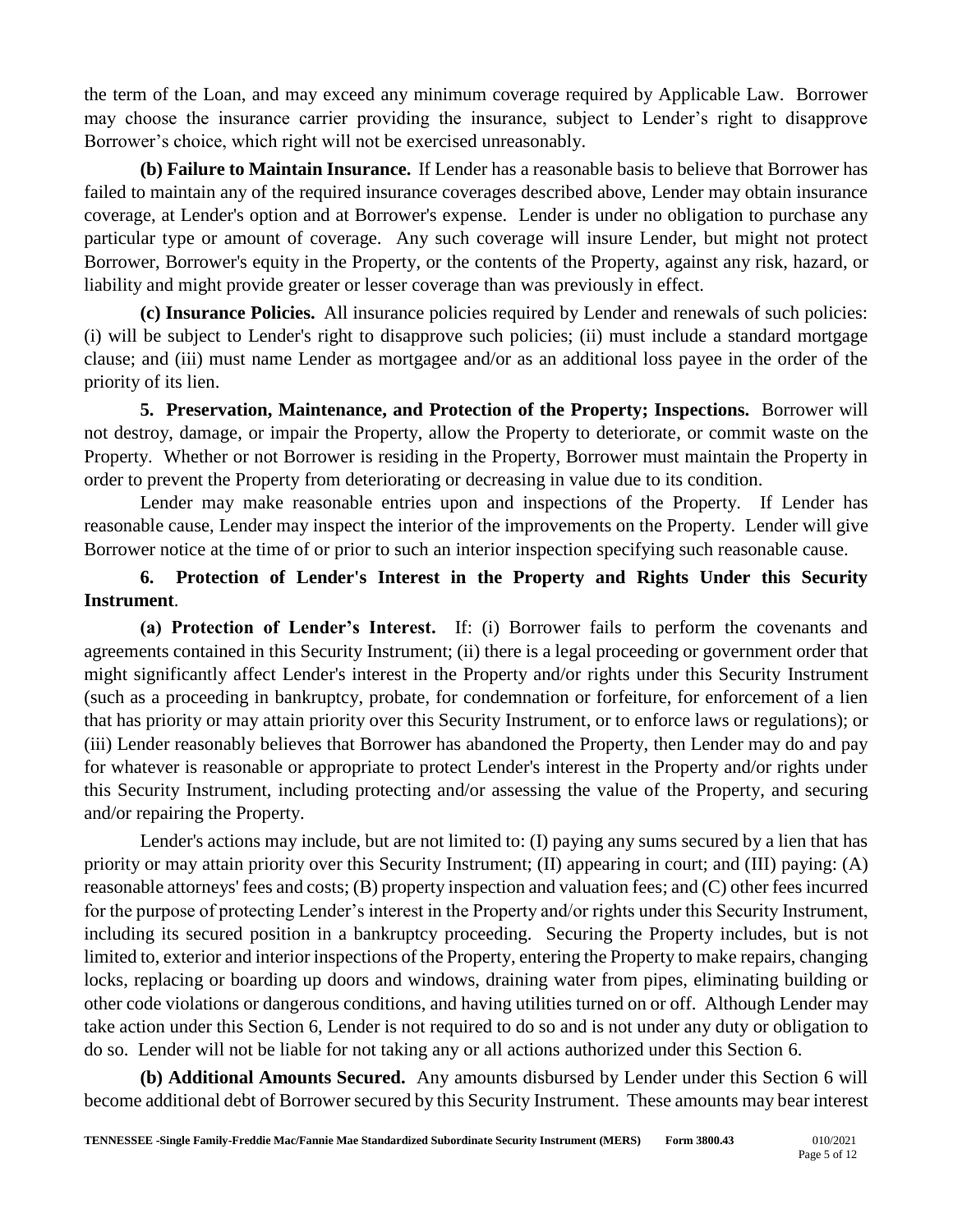at the Note rate (if any) from the date of disbursement and will be payable, with such interest, upon notice from Lender to Borrower requesting payment.

**(c) Leasehold Terms.** If this Security Instrument is on a leasehold, Borrower will comply with all the provisions of the lease. If Borrower acquires fee title to the Property, the leasehold and the fee title will not merge unless Lender agrees to the merger in writing.

### **7. Assignment and Application of Miscellaneous Proceeds; Forfeiture.**

**(a) Assignment of Miscellaneous Proceeds.** Borrower is unconditionally assigning the right to receive all Miscellaneous Proceeds to Lender and agrees that such amounts will be paid to Lender.

**(b) Application of Miscellaneous Proceeds upon Damage to Property.** If the Property is damaged, any Miscellaneous Proceeds will be applied to restoration or repair of the Property, if Lender deems the restoration or repair to be economically feasible and Lender's security will not be lessened by such restoration or repair. During such repair and restoration period, Lender will have the right to hold such Miscellaneous Proceeds until Lender has had an opportunity to inspect the Property to ensure the work has been completed to Lender's satisfaction, provided that such inspection must be undertaken promptly. Lender may pay for the repairs and restoration in a single disbursement or in a series of progress payments as the work is completed, depending on the size of the repair or restoration, the terms of the repair agreement, and whether Borrower is in Default on the Loan. Lender may make such disbursements directly to Borrower, to the person repairing or restoring the Property, or payable jointly to both. Unless Lender and Borrower agree in writing or Applicable Law requires interest to be paid on such Miscellaneous Proceeds, Lender will not be required to pay Borrower any interest or earnings on such Miscellaneous Proceeds. If Lender deems the restoration or repair not to be economically feasible or Lender's security would be lessened by such restoration or repair, the Miscellaneous Proceeds will be applied (i) to the sums secured by the first lien security instrument, and (ii) to the sums secured by the Security Instrument, whether or not then due, with the excess, if any, paid to Borrower.

**(c) Application of Miscellaneous Proceeds upon Total Taking of Property**. In the event of a total taking, destruction, or loss in value of the Property, all of the Miscellaneous Proceeds will be applied (i) to the sums secured by the first lien security instrument, and (ii) to the sums secured by the Security Instrument, whether or not then due, with the excess, if any, paid to Borrower.

**(d) Proceeding Affecting Lender's Interest in the Property.** Borrower will be in Default if any action or proceeding begins, whether civil or criminal, that, in Lender's judgment, could result in forfeiture of the Property or other material impairment of Lender's interest in the Property or rights under this Security Instrument. Borrower can cure such a Default and, if acceleration has occurred, reinstate as provided in Section 15, by causing the action or proceeding to be dismissed with a ruling that, in Lender's judgment, precludes forfeiture of the Property or other material impairment of Lender's interest in the Property or rights under this Security Instrument. Borrower is unconditionally assigning to Lender the proceeds of any award or claim for damages that are attributable to the impairment of Lender's interest in the Property, which proceeds will be paid to Lender.

**8. Borrower Not Released; Forbearance by Lender Not a Waiver.** Borrower or any Successor in Interest of Borrower will not be released from liability under this Security Instrument if Lender extends the time for payment or modifies the amortization of the sums secured by this Security Instrument. Lender will not be required to commence proceedings against any Successor in Interest of Borrower, or to refuse to extend time for payment or otherwise modify amortization of the sums secured by this Security Instrument, by reason of any demand made by the original Borrower or any Successors in Interest of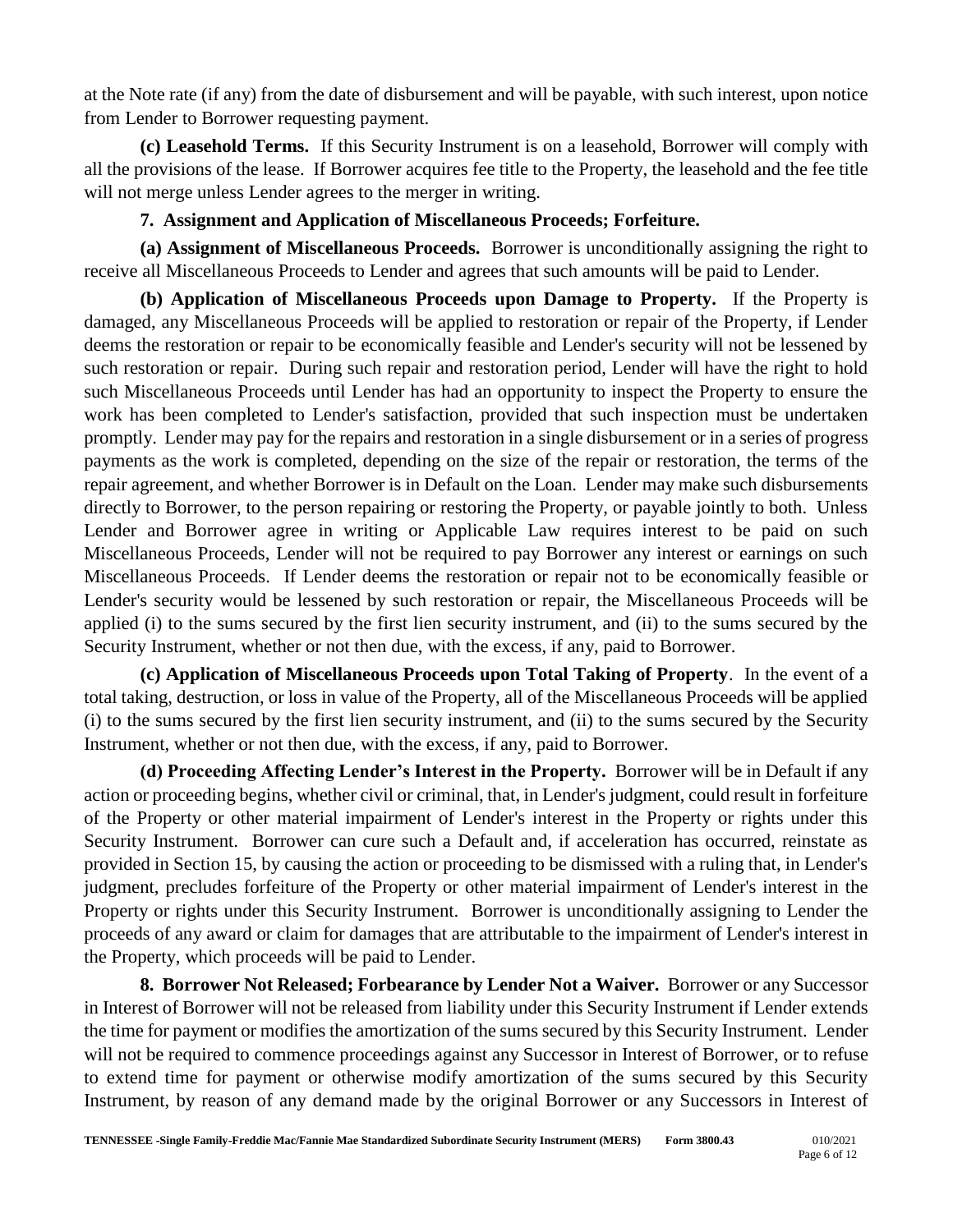Borrower. Any forbearance by Lender in exercising any right or remedy including, without limitation, Lender's acceptance of payments from third persons, entities, or Successors in Interest of Borrower or in amounts less than the amount then due, will not be a waiver of, or preclude the exercise of, any right or remedy by Lender.

**9. Joint and Several Liability; Signatories; Successors and Assigns Bound.** Borrower's obligations and liability under this Security Instrument will be joint and several. However, any Borrower who signs this Security Instrument but does not sign the Note: (a) signs this Security Instrument to mortgage, grant, and convey such Borrower's interest in the Property under the terms of this Security Instrument; (b) signs this Security Instrument to waive any applicable inchoate rights such as elective share, dower and curtesy and any available homestead exemptions; (c) signs this Security Instrument to assign any Miscellaneous Proceeds, rents, or other earnings from the Property to Lender; (d) is not personally obligated to pay the sums due under the Note or this Security Instrument; and (e) agrees that Lender and any other Borrower can agree to extend, modify, forbear, or make any accommodations with regard to the terms of the Note or this Security Instrument without such Borrower's consent and without affecting such Borrower's obligations under this Security Instrument.

Subject to the provisions of Section 14, any Successor in Interest of Borrower who assumes Borrower's obligations under this Security Instrument in writing, and is approved by Lender, will obtain all of Borrower's rights, obligations, and benefits under this Security Instrument. Borrower will not be released from Borrower's obligations and liability under this Security Instrument unless Lender agrees to such release in writing.

**10. Loan Charges**. If permitted under Applicable Law, Lender may charge Borrower fees for services performed in connection with Borrower's Default to protect Lender's interest in the Property and rights under this Security Instrument, including: (i) reasonable attorneys' fees and costs; (ii) property inspection, valuation, mediation, and loss mitigation fees; and (iii) other related fees.

If Applicable Law sets maximum loan charges, and that law is finally interpreted so that the interest, if any, or other loan charges collected or to be collected in connection with the Loan exceed the permitted limits, then (i) any such loan charge will be reduced by the amount necessary to reduce the charge to the permitted limit, and (ii) any sums already collected from Borrower which exceeded permitted limits will be refunded to Borrower. Lender may choose to make this refund by reducing the principal owed under the Note or by making a direct payment to Borrower. If a refund reduces principal, the reduction will be treated as a partial prepayment without any prepayment charge (whether or not a prepayment charge is provided for under the Note). To the extent permitted by Applicable Law, Borrower's acceptance of any such refund made by direct payment to Borrower will constitute a waiver of any right of action Borrower might have arising out of such overcharge.

**11. Notices; Borrower's Physical Address.** All notices given by Borrower or Lender in connection with this Security Instrument must be in writing.

**(a) Notices to Borrower.** Unless Applicable Law requires a different method, any written notice to Borrower in connection with this Security Instrument will be deemed to have been given to Borrower when (i) mailed by first class mail, or (ii) actually delivered to Borrower's Notice Address (as defined in Section 11(c) below) if sent by means other than first class mail or Electronic Communication (as defined in Section 11(b) below). Notice to any one Borrower will constitute notice to all Borrowers unless Applicable Law expressly requires otherwise. If any notice to Borrower required by this Security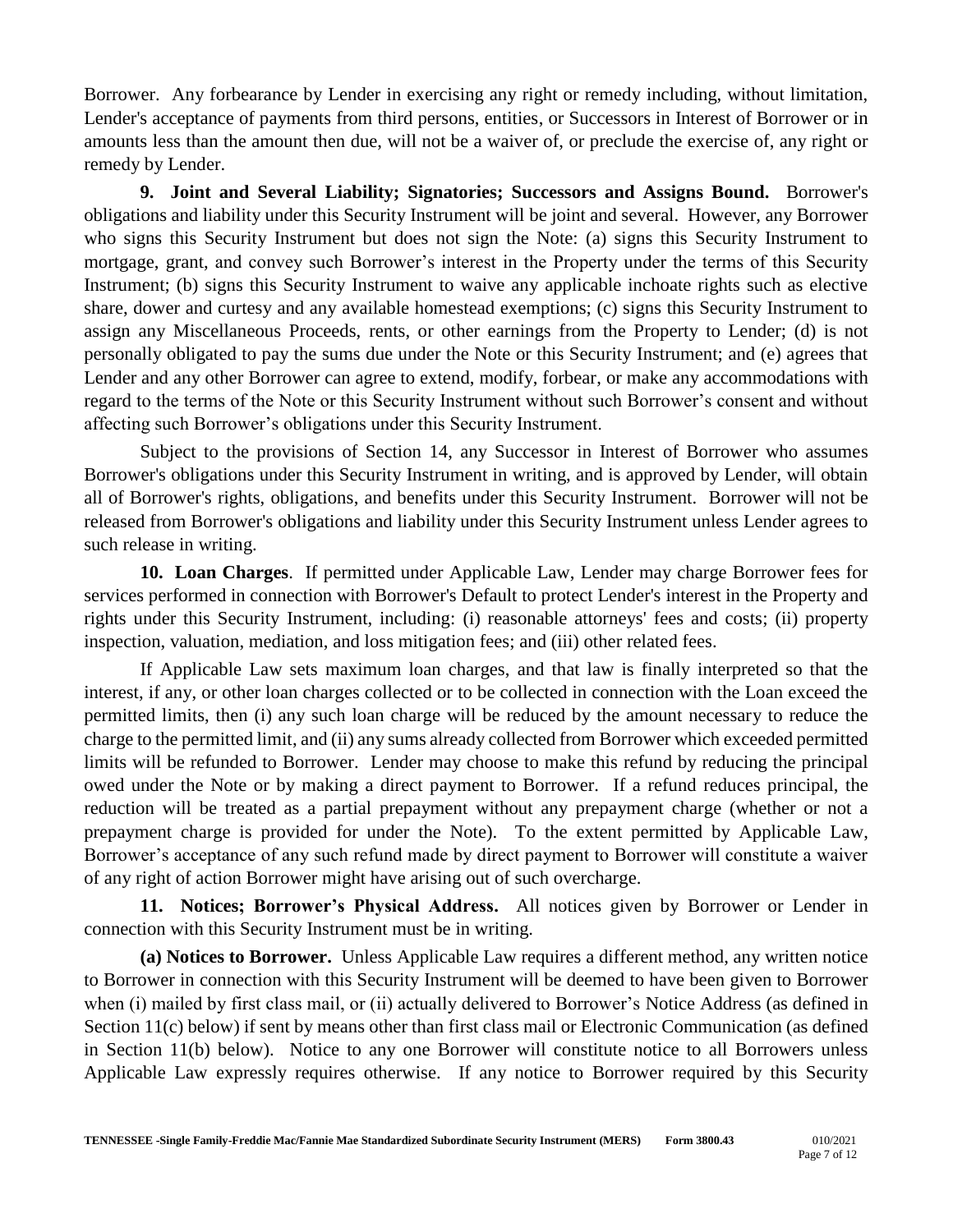Instrument is also required under Applicable Law, the Applicable Law requirement will satisfy the corresponding requirement under this Security Instrument.

**(b) Electronic Notice to Borrower.** Unless another delivery method is required by Applicable Law, Lender may provide notice to Borrower by e-mail or other electronic communication ("Electronic Communication") if: (i) agreed to by Lender and Borrower in writing; (ii) Borrower has provided Lender with Borrower's e-mail or other electronic address ("Electronic Address"); (iii) Lender provides Borrower with the option to receive notices by first class mail or by other non-Electronic Communication instead of by Electronic Communication; and (iv) Lender otherwise complies with Applicable Law. Any notice to Borrower sent by Electronic Communication in connection with this Security Instrument will be deemed to have been given to Borrower when sent unless Lender becomes aware that such notice is not delivered. If Lender becomes aware that any notice sent by Electronic Communication is not delivered, Lender will resend such communication to Borrower by first class mail or by other non-Electronic Communication. Borrower may withdraw the agreement to receive Electronic Communications from Lender at any time by providing written notice to Lender of Borrower's withdrawal of such agreement.

**(c) Borrower's Notice Address.** The address to which Lender will send Borrower notice ("Notice Address") will be the Property Address unless Borrower has designated a different address by written notice to Lender. If Lender and Borrower have agreed that notice may be given by Electronic Communication, then Borrower may designate an Electronic Address as Notice Address. Borrower will promptly notify Lender of Borrower's change of Notice Address, including any changes to Borrower's Electronic Address if designated as Notice Address. If Lender specifies a procedure for reporting Borrower's change of Notice Address, then Borrower will report a change of Notice Address only through that specified procedure.

**(d) Notices to Lender.** Any notice to Lender will be given by delivering it or by mailing it by first class mail to Lender's address stated in this Security Instrument unless Lender has designated another address (including an Electronic Address) by notice to Borrower. Any notice in connection with this Security Instrument will be deemed to have been given to Lender only when actually received by Lender at Lender's designated address (which may include an Electronic Address). If any notice to Lender required by this Security Instrument is also required under Applicable Law, the Applicable Law requirement will satisfy the corresponding requirement under this Security Instrument.

**(e) Borrower's Physical Address.** In addition to the designated Notice Address, Borrower will provide Lender with the address where Borrower physically resides, if different from the Property Address, and notify Lender whenever this address changes.

**12. Governing Law; Severability; Rules of Construction.** This Security Instrument is governed by federal law and the law of the State of Tennessee. All rights and obligations contained in this Security Instrument are subject to any requirements and limitations of Applicable Law. If any provision of this Security Instrument or the Note conflicts with Applicable Law (i) such conflict will not affect other provisions of this Security Instrument or the Note that can be given effect without the conflicting provision, and (ii) such conflicting provision, to the extent possible, will be considered modified to comply with Applicable Law. Applicable Law might explicitly or implicitly allow the parties to agree by contract or it might be silent, but such silence should not be construed as a prohibition against agreement by contract. Any action required under this Security Instrument to be made in accordance with Applicable Law is to be made in accordance with the Applicable Law in effect at the time the action is undertaken.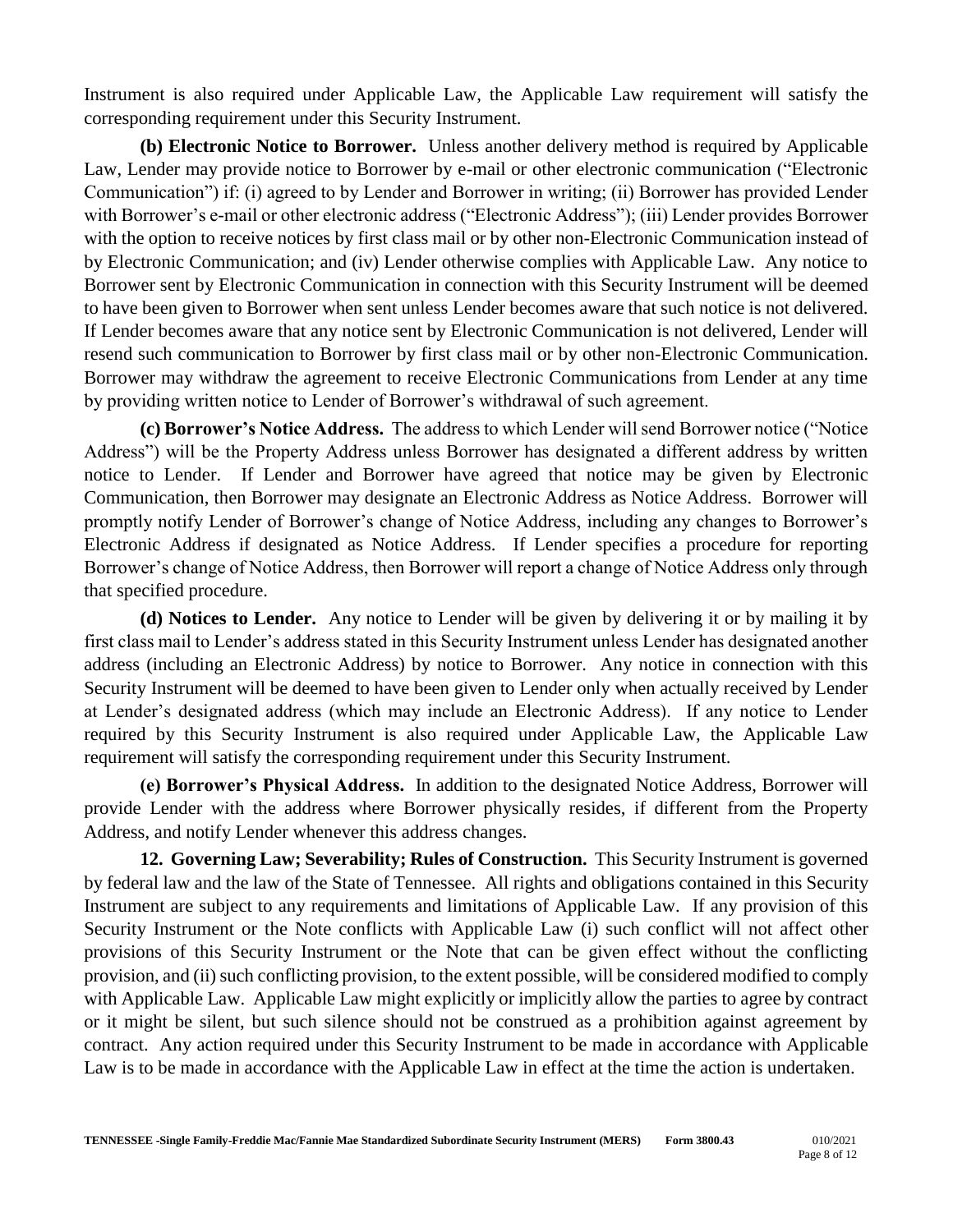As used in this Security Instrument: (a) words in the singular will mean and include the plural and vice versa; (b) the word "may" gives sole discretion without any obligation to take any action; (c) any reference to "Section" in this document refers to Sections contained in this Security Instrument unless otherwise noted; and (d) the headings and captions are inserted for convenience of reference and do not define, limit, or describe the scope or intent of this Security Instrument or any particular Section, paragraph, or provision.

**13. Borrower's Copy.** One Borrower will be given one copy of the Note and of this Security Instrument.

**14. Transfer of the Property or a Beneficial Interest in Borrower.** For purposes of this Section 14 only, "Interest in the Property" means any legal or beneficial interest in the Property, including, but not limited to, those beneficial interests transferred in a bond for deed, contract for deed, installment sales contract, or escrow agreement, the intent of which is the transfer of title by Borrower to a purchaser at a future date.

If all or any part of the Property or any Interest in the Property is sold or transferred (or if Borrower is not a natural person and a beneficial interest in Borrower is sold or transferred) without Lender's prior written consent, Lender may require immediate payment in full of all sums secured by this Security Instrument. However, Lender will not exercise this option if such exercise is prohibited by Applicable Law.

If Lender exercises this option, Lender will give Borrower notice of acceleration. The notice will provide a period of not less than 30 days from the date the notice is given in accordance with Section 11 within which Borrower must pay all sums secured by this Security Instrument. If Borrower fails to pay these sums prior to, or upon, the expiration of this period, Lender may invoke any remedies permitted by this Security Instrument without further notice or demand on Borrower and will be entitled to collect all expenses incurred in pursuing such remedies, including, but not limited to: (a) reasonable attorneys' fees and costs; (b) property inspection and valuation fees; and (c) other fees incurred to protect Lender's Interest in the Property and/or rights under this Security Instrument.

**15. Borrower's Right to Reinstate the Loan after Acceleration.** If Borrower meets certain conditions, Borrower will have the right to reinstate the Loan and have enforcement of this Security Instrument discontinued at any time up to the later of (a) five days before any foreclosure sale of the Property, or (b) such other period as Applicable Law might specify for the termination of Borrower's right to reinstate. This right to reinstate will not apply in the case of acceleration under Section 14.

To reinstate the Loan, Borrower must satisfy all of the following conditions: (aa) pay Lender all sums that then would be due under this Security Instrument and the Note as if no acceleration had occurred; (bb) cure any Default of any other covenants or agreements under this Security Instrument or the Note; (cc) pay all expenses incurred in enforcing this Security Instrument or the Note, including, but not limited to: (i) reasonable attorneys' fees and costs; (ii) property inspection and valuation fees; and (iii) other fees incurred to protect Lender's interest in the Property and/or rights under this Security Instrument or the Note; and (dd) take such action as Lender may reasonably require to assure that Lender's interest in the Property and/or rights under this Security Instrument or the Note, and Borrower's obligation to pay the sums secured by this Security Instrument or the Note, will continue unchanged.

Upon Borrower's reinstatement of the Loan, this Security Instrument and obligations secured by this Security Instrument will remain fully effective as if no acceleration had occurred.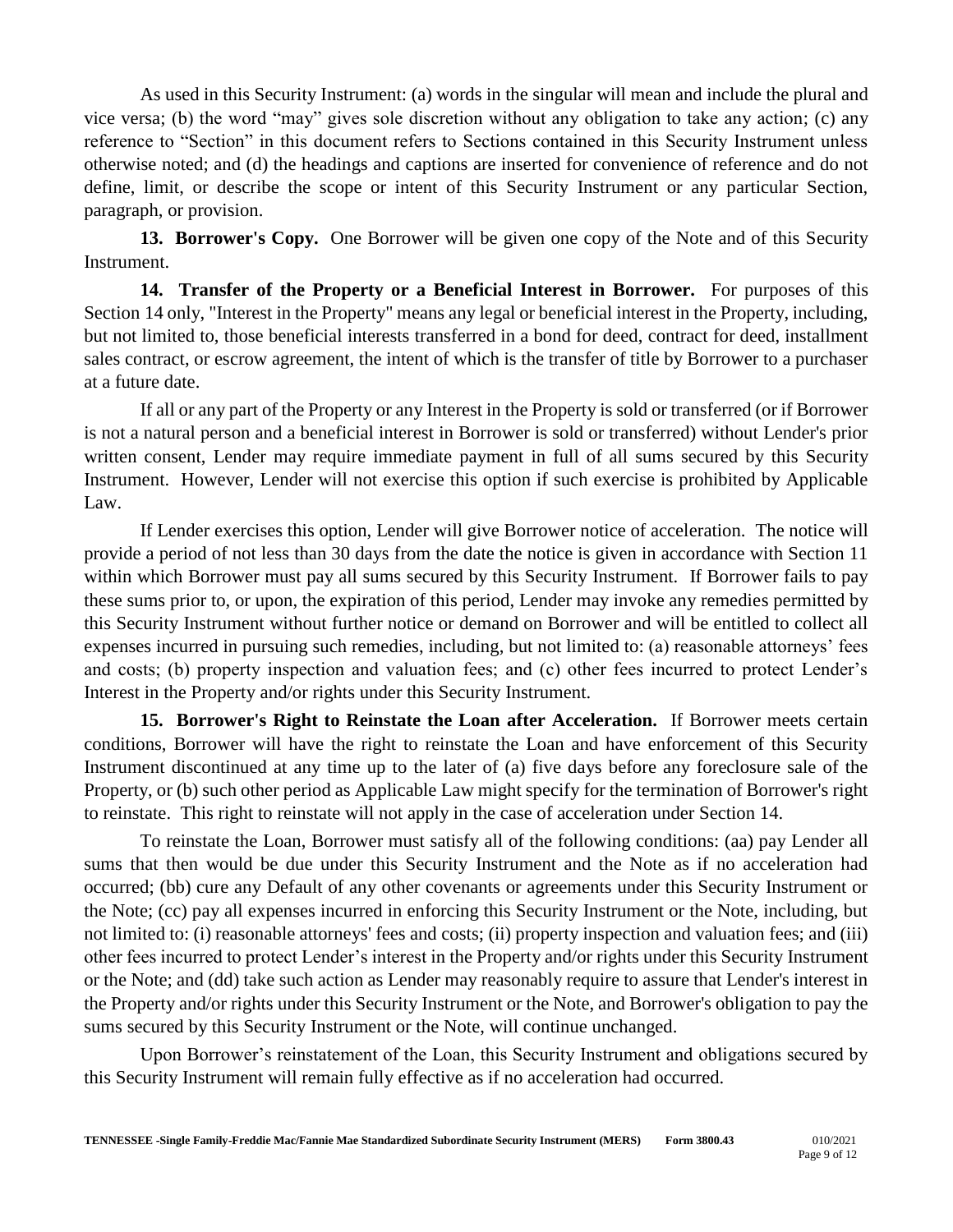**16. Sale of Note.** The Note or a partial interest in the Note, together with this Security Instrument, may be sold or otherwise transferred one or more times. Upon such a sale or other transfer, all of Lender's rights and obligations under this Security Instrument will convey to Lender's successors and assigns.

**17. Loan Servicer.** Lender may take any action permitted under this Security Instrument through the Loan Servicer or another authorized representative, such as a sub-servicer. Borrower understands that the Loan Servicer or other authorized representative of Lender has the right and authority to take any such action.

The Loan Servicer may change one or more times during the term of the Note. The Loan Servicer may or may not be the holder of the Note. The Loan Servicer has the right and authority to: (a) collect Periodic Payments and any other amounts due under the Note and this Security Instrument; (b) perform any other mortgage loan servicing obligations; and (c) exercise any rights under the Note, this Security Instrument, and Applicable Law on behalf of Lender. If required by Applicable Law, Borrower will receive notice of any change in the Loan Servicer.

**18. Notice of Grievance.** Until Borrower or Lender has notified the other party (in accordance with Section 11) of an alleged breach and afforded the other party a reasonable period after the giving of such notice to take corrective action, neither Borrower nor Lender may commence, join, or be joined to any judicial action (either as an individual litigant or a member of a class) that (a) arises from the other party's actions pursuant to this Security Instrument or the Note, or (b) alleges that the other party has breached any provision of this Security Instrument or the Note. If Applicable Law provides a time period that must elapse before certain action can be taken, that time period will be deemed to be reasonable for purposes of this Section 18. The notice of Default given to Borrower pursuant to Section 20(a) and the notice of acceleration given to Borrower pursuant to Section 14 will be deemed to satisfy the notice and opportunity to take corrective action provisions of this Section 18.

**19. Electronic Note Signed with Borrower's Electronic Signature**. If the Note evidencing the debt for this Loan is electronic, Borrower acknowledges and represents to Lender that Borrower: (a) expressly consented and intended to sign the electronic Note using an Electronic Signature adopted by Borrower ("Borrower's Electronic Signature") instead of signing a paper Note with Borrower's written pen and ink signature; (b) did not withdraw Borrower's express consent to sign the electronic Note using Borrower's Electronic Signature; (c) understood that by signing the electronic Note using Borrower's Electronic Signature, Borrower promised to pay the debt evidenced by the electronic Note in accordance with its terms; and (d) signed the electronic Note with Borrower's Electronic Signature with the intent and understanding that by doing so, Borrower promised to pay the debt evidenced by the electronic Note in accordance with its terms.

## NON-UNIFORM COVENANTS. Borrower and Lender further covenant and agree as follows:

## **20. Acceleration; Remedies.**

**(a) Notice of Default.** Lender will give a notice of Default to Borrower prior to acceleration following Borrower's Default, except that such notice of Default will not be sent when Lender exercises its right under Section 14 unless Applicable Law provides otherwise. The notice will specify, in addition to any other information required by Applicable Law: (i) the Default; (ii) the action required to cure the Default; (iii) a date, not less than 30 days (or as otherwise specified by Applicable Law) from the date the notice is given to Borrower, by which the Default must be cured; (iv) that failure to cure the Default on or before the date specified in the notice may result in acceleration of the sums secured by this Security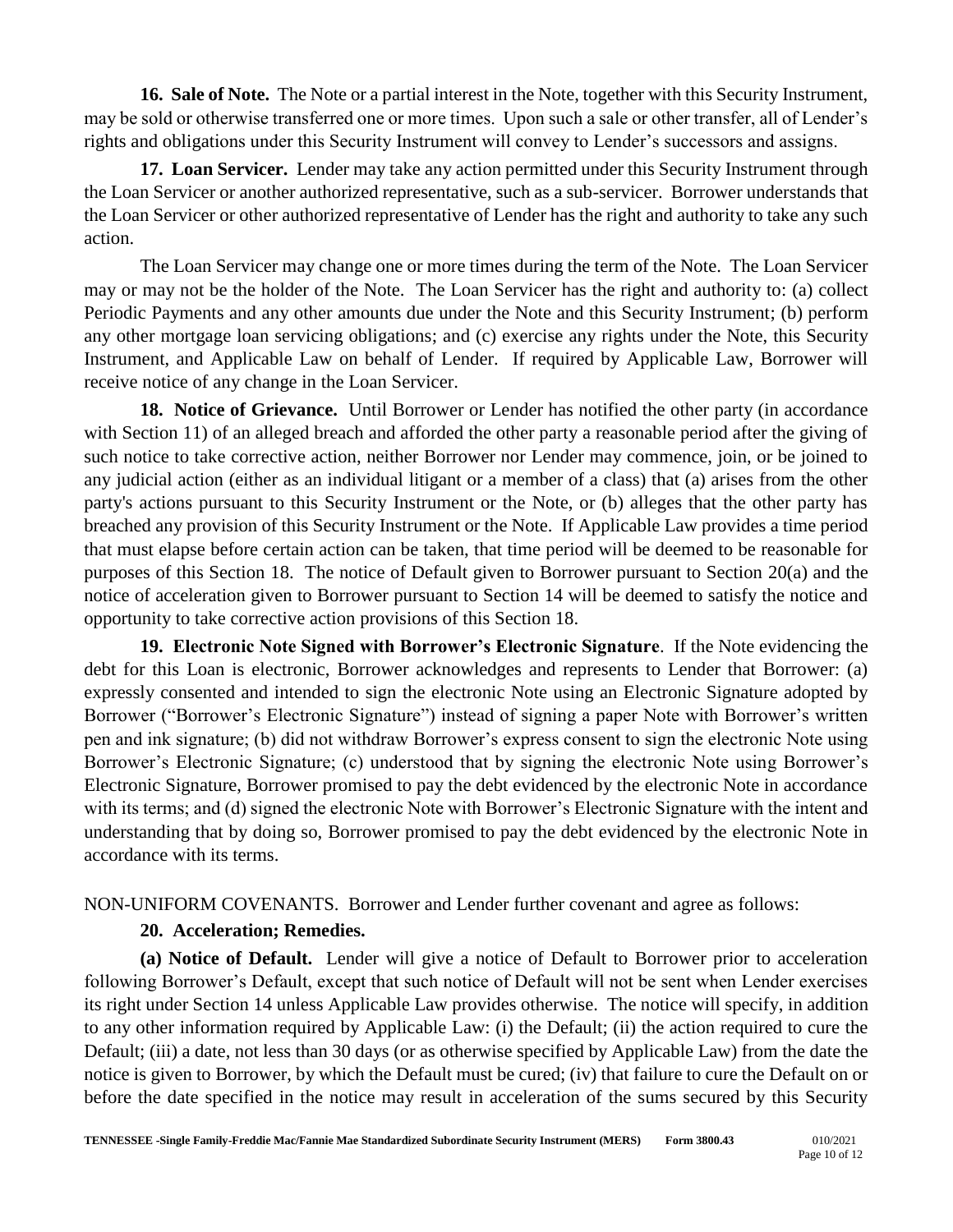Instrument and sale of the Property; (v) Borrower's right to reinstate after acceleration; and (vi) Borrower's right to bring a court action to deny the existence of a Default or to assert any other defense of Borrower to acceleration and sale.

**(b) Acceleration; Power of Sale; Expenses.** If the Default is not cured on or before the date specified in the notice, Lender may require immediate payment in full of all sums secured by this Security Instrument without further demand and may invoke the power of sale and any other remedies permitted by Applicable Law. Lender will be entitled to collect all expenses incurred in pursuing the remedies provided in this Section 20, including, but not limited to: (i) reasonable attorneys' fees and costs; (ii) property inspection and valuation fees; and (iii) other fees incurred to protect Lender's interest in the Property and/or rights under this Security Instrument.

**(c) Notice of Sale; Sale of Property.** If Lender invokes the power of sale, Trustee will give notice of sale by public advertisement in the county in which the Property is located for the time and in the manner provided by Applicable Law, and Lender or Trustee will mail a copy of the notice of sale to Borrower in the manner provided in Section 11. Trustee, without further demand on Borrower, will sell the Property at public auction to the highest bidder at the time and under the terms designated in the notice of sale. Lender or its designee may purchase the Property at any sale.

**(d) Trustee's Deed; Proceeds of Sale.** Trustee will deliver to the purchaser a Trustee's deed conveying the Property without any covenant or warranty, expressed or implied. The recitals in the Trustee's deed will be prima facie evidence of the truth of the statements made in that deed. Trustee will apply the proceeds of the sale in the following order: (i) to all expenses of the sale, including, but not limited to, reasonable Trustee's and attorneys' fees and costs; (ii) to all sums secured by this Security Instrument; and (iii) any excess to the person or persons legally entitled to it. If the Property is sold pursuant to this Section 20, Borrower, or any person holding possession of the Property through Borrower, will immediately surrender possession of the Property to the purchaser at the sale. If possession is not surrendered, Borrower or such person will be a tenant at will of the purchaser and agrees to pay the purchaser the reasonable rental value of the Property after sale.

**21. Release.** Upon payment of all sums secured by this Security Instrument, Lender will release this Security Instrument. Lender may charge Borrower a fee for releasing this Security Instrument, but only if the fee is paid to a third party for services rendered and the charging of the fee is permitted under Applicable Law.

**22. Substitute Trustee.** Lender may, from time to time, by itself or through the Loan Servicer, remove Trustee and appoint a successor trustee to any Trustee appointed under this Security Instrument by an instrument recorded in the county in which this Security Instrument is recorded. Without conveyance of the Property, the successor trustee will succeed to all the rights, title, power, and duties conferred upon Trustee in this Security Instrument and by Applicable Law.

**23. Waivers.** Borrower waives all right of homestead, equity of redemption, statutory right of redemption, and relinquishes all other rights and exemptions of every kind, including, but not limited to, a statutory right to an elective share in the Property.

# **24. CERTAIN RESTRICTIONS TERMINATE ON FORECLOSURE OF HUD-INSURED FIRST DEED OF TRUST**.

In the event of foreclosure or deed in lieu of foreclosure of a prior deed of trust, security deed, or assignment of the first deed of trust securing the first lien note to the Secretary of Housing and Urban Development, any provisions herein or any provisions in any other collateral agreement restricting the use